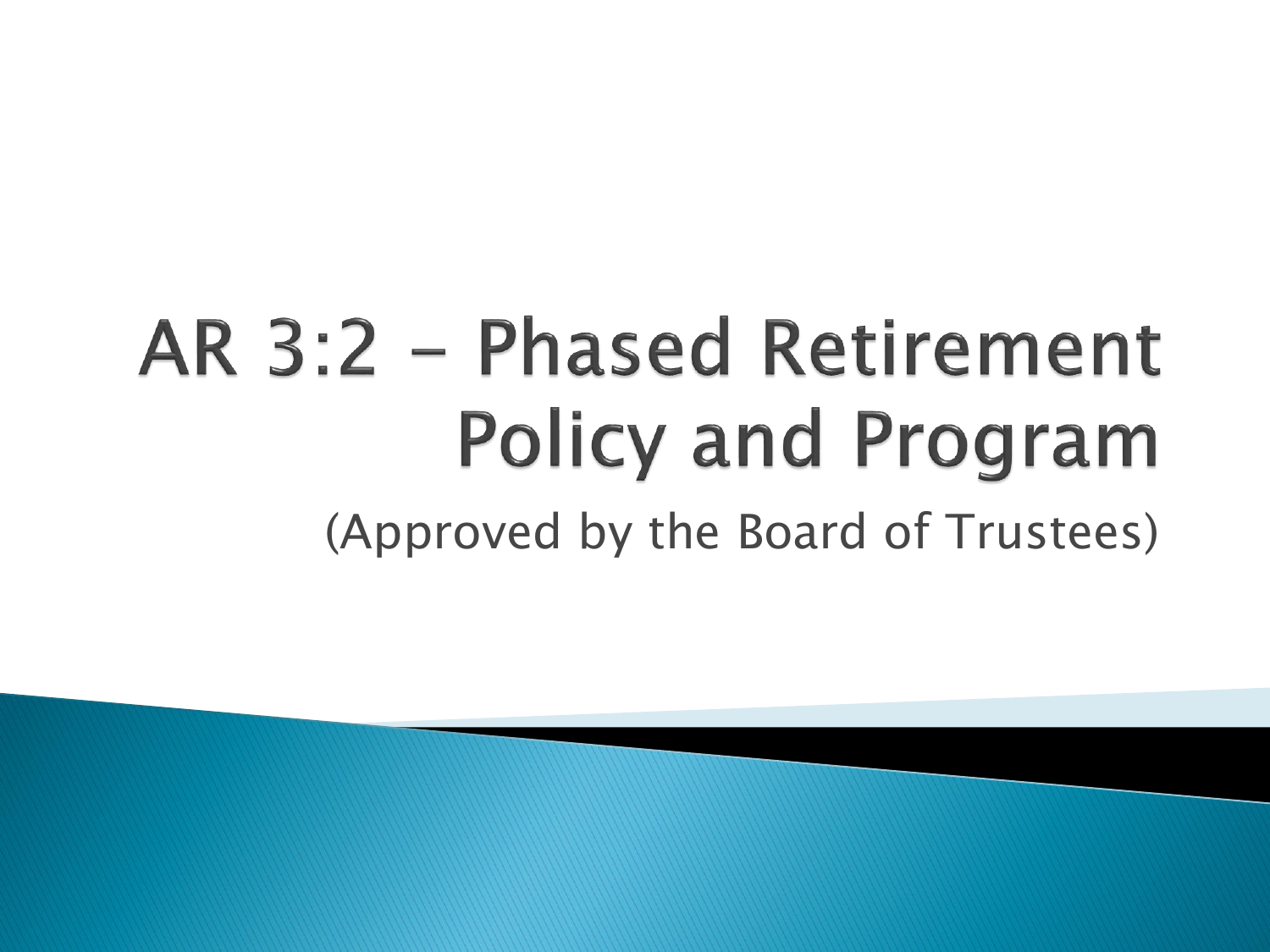### AR 3:2 **HISTORY**

#### July 1, 1996 - Phased Retirement Program established

- $\triangleright$  Full-time tenured faculty only
- $\rightarrow$  15 years of service + age 65
- ▶ .5 FTE (half-time) only
- Up to 3 years duration

#### December 10, 2002

- Reduced age eligibility to age 60  $(+15$  years of service)
- $\triangleright$  Up to 5 years duration
- $\triangleright$  Note: Phased retirement still available only to full-time tenured faculty AND .5 FTE (half-time) still the only option

#### June 12, 2007

- ▶ Added Staff Employees
- Note: the AR continues to apply to full-time tenured faculty only, and .5 FTE (half-time) is only option

#### October 16, 2007 (current policy)

- Eliminated "tenured" as a requirement for faculty
- ▶ Expanded to .5 FTE and above
- Clarified that merit increases and promotions are unavailable during phased retirement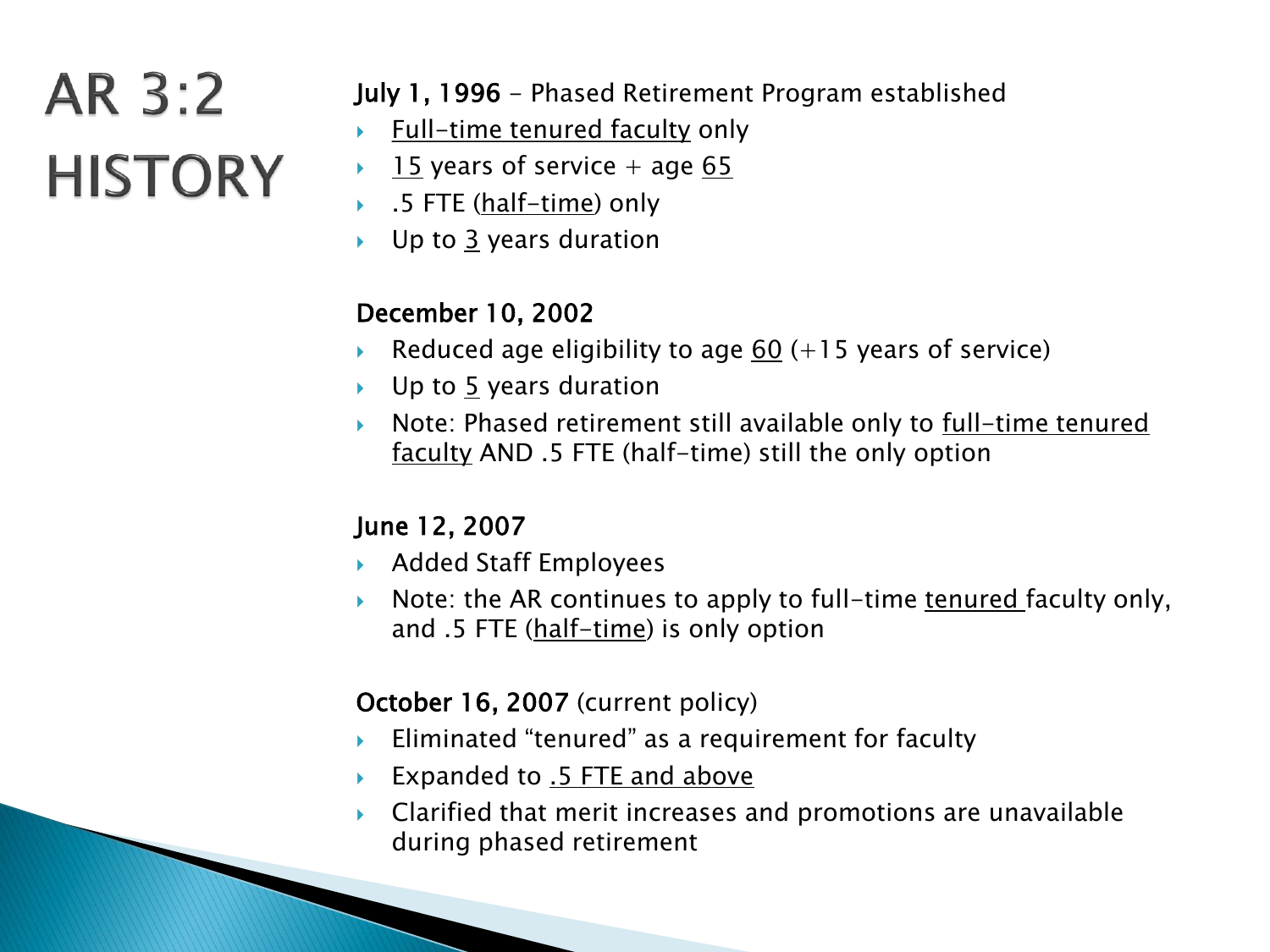### **Proposed Revisions:**

#### Clarify Application and Approval Process:

- 1. Employee confirms eligibility with HR *prior* to submitting request for phased retirement.
- 2. Employee submits a written *proposal* to their unit administrator for determination of the unit's ability to accommodate their request.
- 3. If necessary, the administrator meets with employee to discuss terms of proposal and bests interests of department/University.
- 4. If unit administrator approves, the request is forwarded to the appropriate Dean, VP, EVP, Provost.
- 5. Final approval remains with President, Provost, or executive vice president). Agreement is "executed" (final) once it is signed by all necessary parties.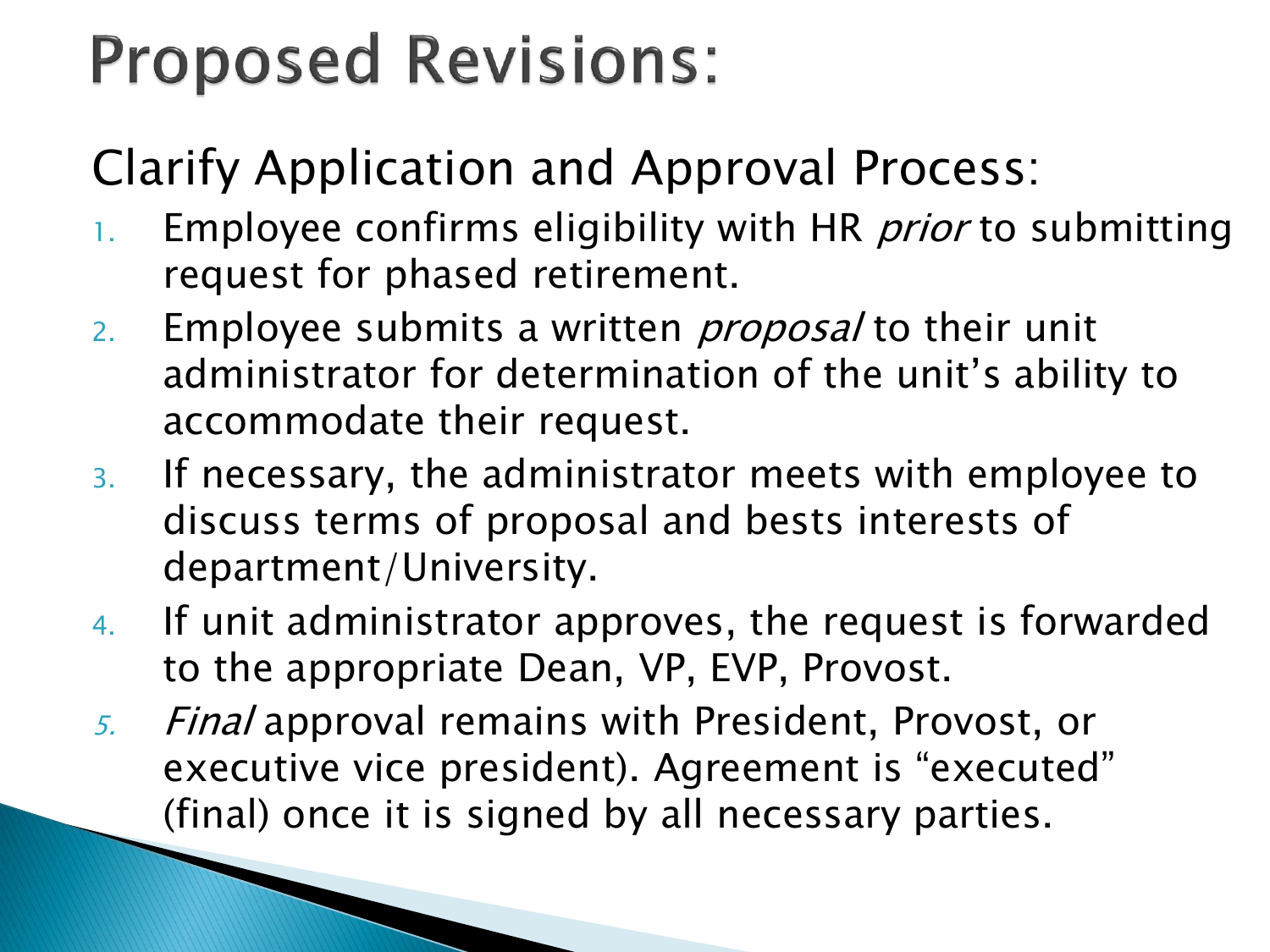### **Other Proposed Revisions:**

**CONTRACTOR** 

- Move to more prominent place in AR "*the* program does not create an absolute right of employees to phased retirement…shall be granted only when in the best interests of the University."
- $\triangleright$  Correction salary and vacation leave are proportional to the employee's new FTE, not limited to 50%.
- $\triangleright$  Clarification disability, life insurance, and accidental death & dismemberment (AD&D) coverage) remain at level of full-time salary prior to phased retirement.
- $\triangleright$  Clarification the agreement to retire at the end of the phased retirement is irrevocable, but FTE, schedule, duties may be amended by mutual agreement during the phased retirement.
- Establish a maximum FTE of 80 percent while on phased retirement.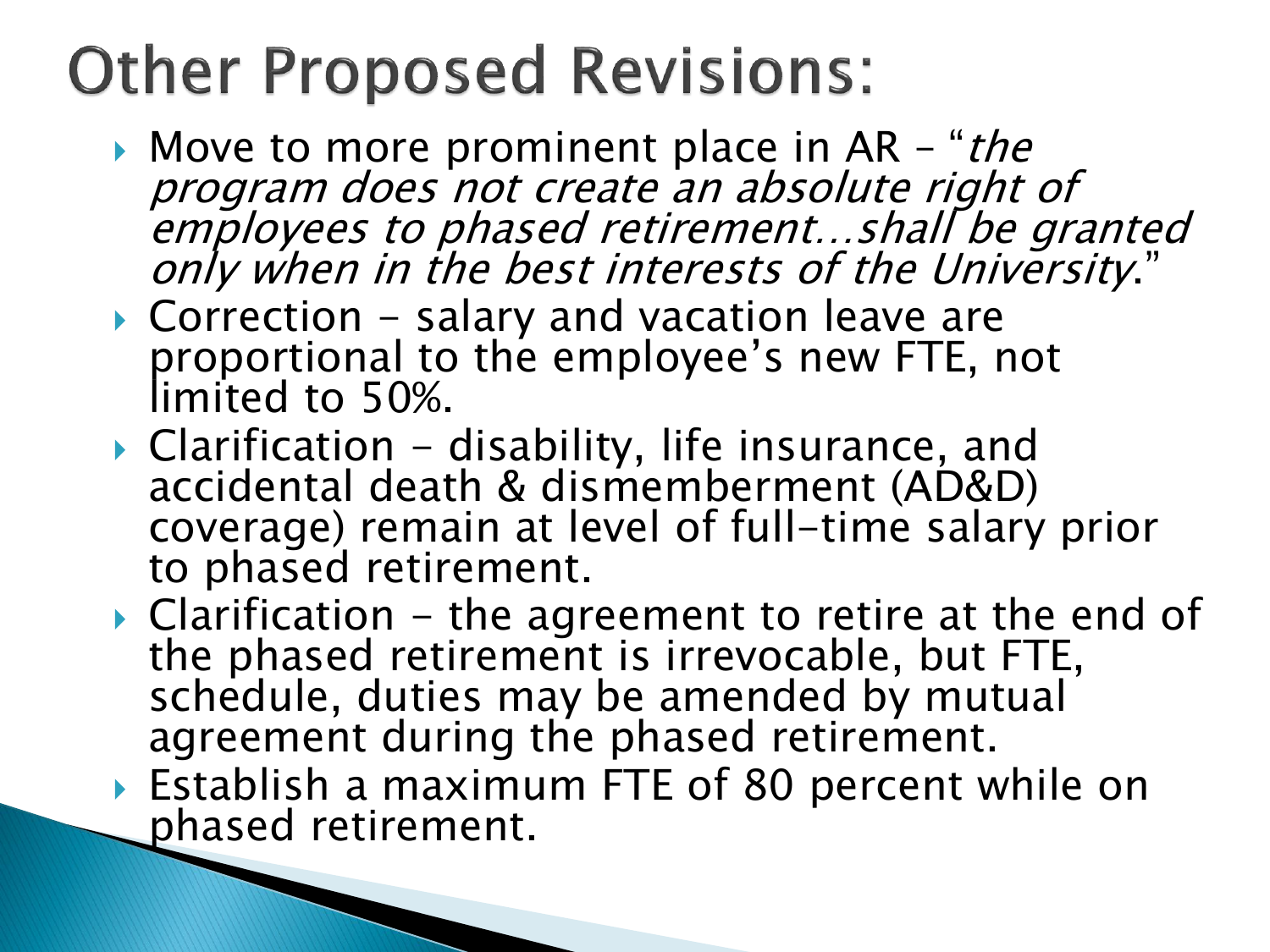### **Employee Benefits Committee:**

- Supports maximum .80 FTE. .80 FTE seen as reasonable and meaningful because generally equivalent to one day per week.
- Recommends clearer language that the duration of Phased Retirement can be year-to-year (renewable annually) or for a multi-year term (i.e. 1-year, 2-years, 3-years, etc.) but cannot exceed 5 years total. Clarify that a request for a 5-year Phased Retirement does not mean 5 years will be approved.
- Recommends clearer language that HR confirmation of "eligibility" for Phased Retirement is not an *approval* - it is confirmation that the employee has met the required years of service and age to request Phased Retirement.
- Recommends FAQ's and campus-wide education once the AR revisions are final.

**CONTRACTOR**